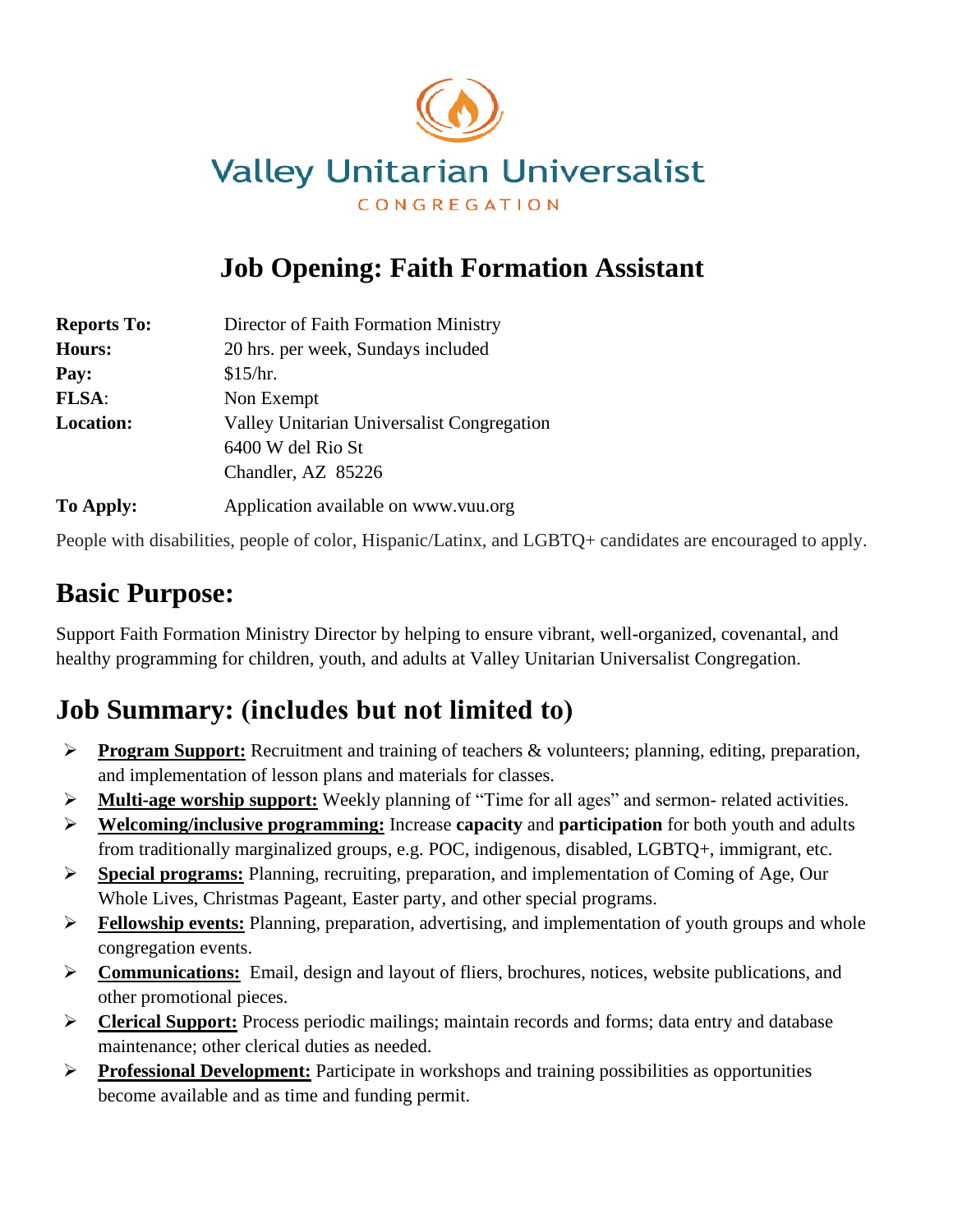## **Hours**

Sundays:  $8:30$  am  $-2$  pm

- $\bigoplus$  2 Sunday a month assist Director with all responsibilities
- $\pm$  1 Sunday a month replace Director with all responsibilities

Weekdays: days and hours flexible within Director's hours: Mon-Thur. 10 am – 5 pm

# **Qualifications**

### **Minimum qualifications:**

- **Comprehensive understanding of Unitarian Universalist principles and values.**
- Excellent written and spoken English communication skills.
- Strong interpersonal skills and experience with volunteer recruitment, motivation, and appreciation.
- Experience working with children/youth in group settings.
- High school diploma or equivalent.
- Demonstrated knowledge of child and youth developmental needs and characteristics.
- Proficiency in Google Drive, Google Docs, Google Sheets, Microsoft Office Excel and Microsoft Office compatible email and word processing. Facility in using Facebook, appropriate social media and video communications, or ability to learn.
- Ability to deal with diverse personalities and model healthy leadership and relationship with authority.
- Self-motivated, able to work independently and as part of a team, well-organized and able to set priorities within realistic time limitations.

**Ideal:** experience with Unitarian Universalist congregations faith formation/education programming.

### **Physical Requirements:**

- Able to move furniture and equipment weighing up to 30 lbs.
- Must be able to walk/carry a child (due to illness, emotional or behavioral issues) across a 500 ft parking lot, to their parent/guardian in the VUU sanctuary.

### **A background check (or current AZ. Fingerprint Card) is required to hold this position**